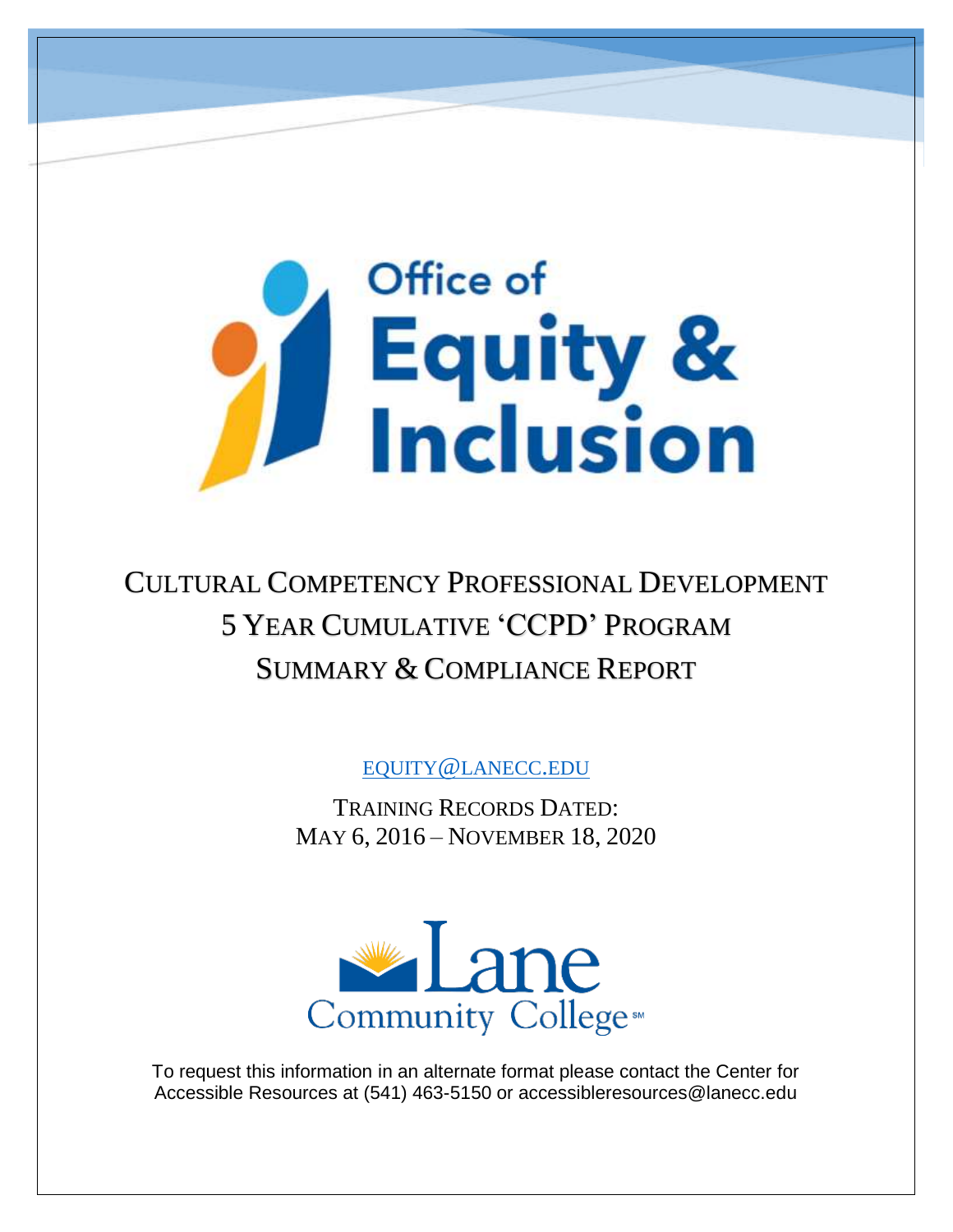## **Overview**

#### **CCPD Implementation Team**

A Cultural Competency Professional Development (CCPD) team formed shortly after the adoption of BP520 in 2014, under the direction of the Chief Diversity Officer at the time. This team was comprised of members representing all stakeholder groups: faculty, classified staff, and management. We developed a work plan, focusing on researching best practices, recruiting and consulting with employee content experts, and outreach to local and national experts in the area of employee diversity training and development. The original team disbanded in 2018, and the executive title changed to the Associate Vice President for Equity and Inclusion. Our full time Project Coordinator took the role in January 2019. Due to the obligations of our mandate, and the need to assemble an oversight group, a new CCPD oversight advisory group formed in December 2019. Due to a COVID-19 delay of their initial convening, the Advisory group did not regroup to meet until November 13, 2020, when they received a copy of the 5-year summary report. We currently await their recommendations and assessment of our program.

#### **Following Lane's Strategic Direction**

*Access, Equity, and Inclusion through a Social Justice Framework* 

Implementing a Social Justice Framework will create an Equity Lens (ensuring that issues of privilege, oppression, discrimination are recognized, understood, and addressed), which provides structures, systems and support for:

- Advancing individual and collective growth in cultural fluency, agility and competency across the institution
- Bringing stakeholder groups together to identify and remedy barriers to social justice at Lane
- Improving recruitment and retention of diverse students and staff
- Increasing the range, scope and depth of curriculum available to students focused on issues of diversity, equity and inclusion
- Demonstrating leadership in social justice to the communities we serve

#### **CCPD Program Benchmark Goal**

The primary channels for professional development have been freestanding workshops, fall in-service and spring conference plenary and breakout presentations, new employee on-boarding, and since March 2020, entirely via remote conferencing software, online modules and Credit by Attendance reporting forms. Our goal is for all employees to have a baseline of 12 hours (4 hours per year) of CCPD participation by December 2020.

#### **Tracking and Monitoring Data**

This report includes the overview, a list of workshop categories, summary tables by working group, a recommendation to include a wider variety of Safe Colleges content, a proposed automated reporting tool idea, and, the tables that cover employee participation in activities delivered from May 6, 2016, through 5:00pm November 18, 2020.

#### **Additional Information**

Board Policy 520, HB2864/ORS350.375 and the IDC/OCCA's suggested Template for Reporting are all included at the end of this packet. Email [equity@lanecc.edu](mailto:equity@lanecc.edu) for info.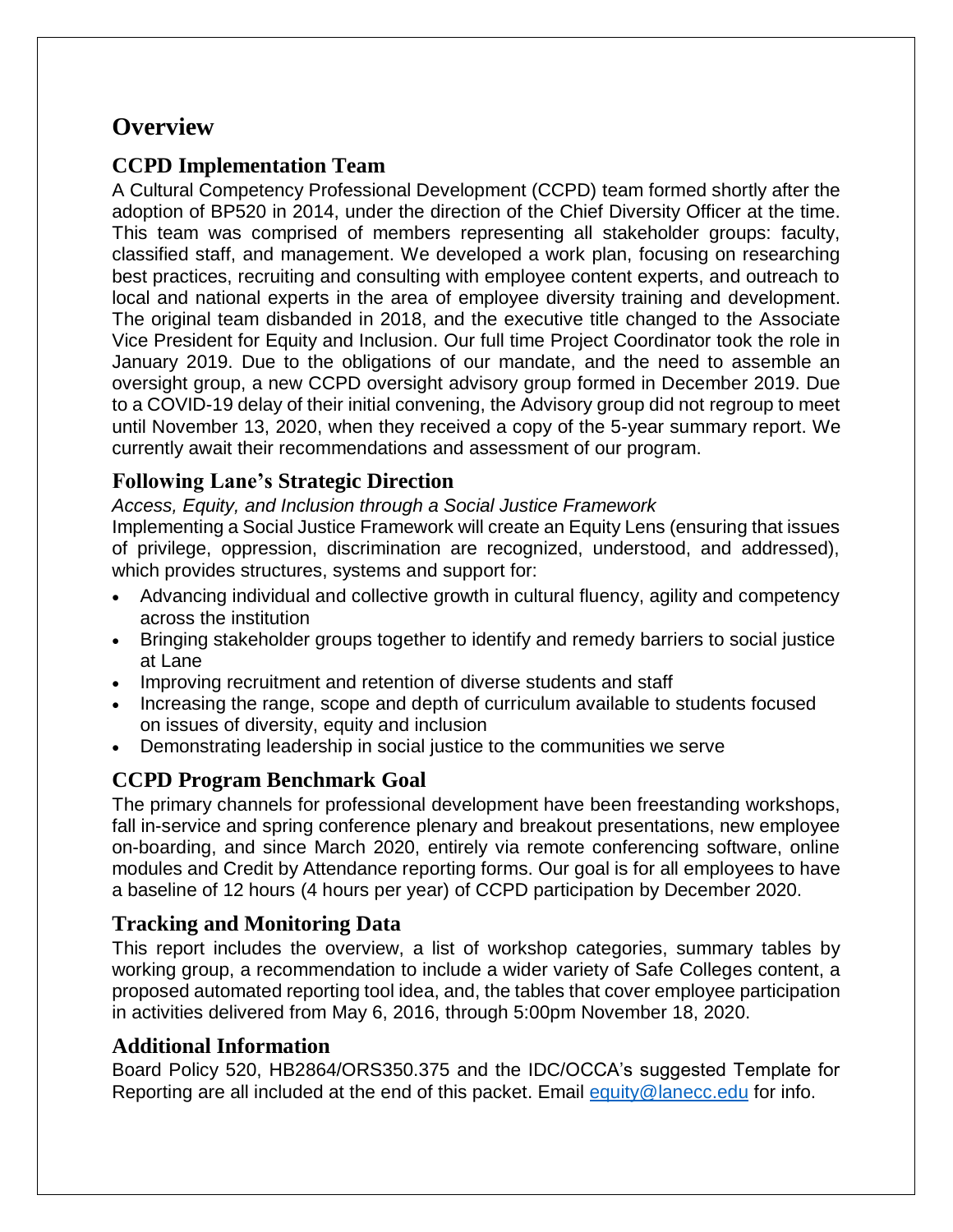## **Cultural Competency Professional Development Monitoring**

#### **Current Topic Focus Areas Include:**

- 1. Accessibility, Age, Ability, and Mental Health ('A3M')
- 2. Gender Spectrum, Sexual Orientation, Sexism, Heterosexism
- 3. Implicit Bias
- 4. Intersectionality
- 5. Prison Industrial Complex: School-to-Prison Pipeline
- 6. Race, Ethnicity, Culture and Language
- 7. Religion and Spirituality
- 8. Sexual Assault (Awareness, Prevention, Survivor Support)
- 9. Socio-Economic Background and Social Class
- 10.Understanding of Social Justice
- 11.Understanding of the Dynamics Related to Power, Privilege, and Oppression
- 12.Veterans and Military Status

#### **Tracking and Monitoring Details**

The Office of Equity and Inclusion has monitored 8,655 hours of CCPD and we have tracked 7,685.32 total participant attendance hours from 1,827 participants (with L#s), from Spring Conference 2016 to present. This figure includes 1,133.48\* imported hours from Safe Colleges online modules, and 653.83 hours of manually added Credit by Attendance form hours. \*Titles and durations changed on several modules.

When constrained to current active employees only, we have retained 6,616.27 total hours of our investment in Cultural Competency Professional Development (of which, 977.93 hours are Safe Colleges modules, and 651.83 hours of Credit by Attendance) completed by 1112 current employees.

#### **Participation by Work Group**

|               | <b>ECLS</b> Schedule                                | <b>Current Roster</b> |               | <b>Participants Hours Retained</b> |
|---------------|-----------------------------------------------------|-----------------------|---------------|------------------------------------|
|               | C <sub>1</sub> Full Time Classified                 | 273                   | $(267)$ 97.8% | 2,560.75                           |
|               | C <sub>2</sub> ,C <sub>3</sub> Part Time Classified | 131                   | $(104)$ 79.4% | 475.98                             |
|               | $F1$ Full Time Faculty                              | 199                   | (193) 97.0%   | 1,771.91                           |
|               | $F2-6$ Part Time Faculty                            | 442                   | (296) 67.0%   | 951.43                             |
|               | $M1,M2$ Management                                  | 67                    | $(66)$ 98.5%  | 856.19                             |
| <b>Totals</b> |                                                     | 1,112                 | (926) 83.3%   | 6,616.27                           |

*Table 1 Summary by Employee Type, includes retained hours in Safe Colleges modules*

#### **Participation Levels by ECLS Work Group**

| <b>Number of Hours</b> | C1  | C <sub>2</sub> , C <sub>3</sub> |                | F <sub>2</sub> -6 | M1. M2        |
|------------------------|-----|---------------------------------|----------------|-------------------|---------------|
| $12 +$ Hours           | 78  |                                 | 4 <sup>1</sup> |                   | 25            |
| 6 to 11.9 Hours        | 76  | 19                              | 5 <sup>1</sup> | 46                | 20            |
| $0.1$ to 5.9 Hours     | 113 | 74                              | 101            | 239               | $\mathcal{D}$ |
| Zero Hours             |     | 27                              |                | 146               |               |

*Table 2 Details the number of employees in each level of hours, earned by members in each work group*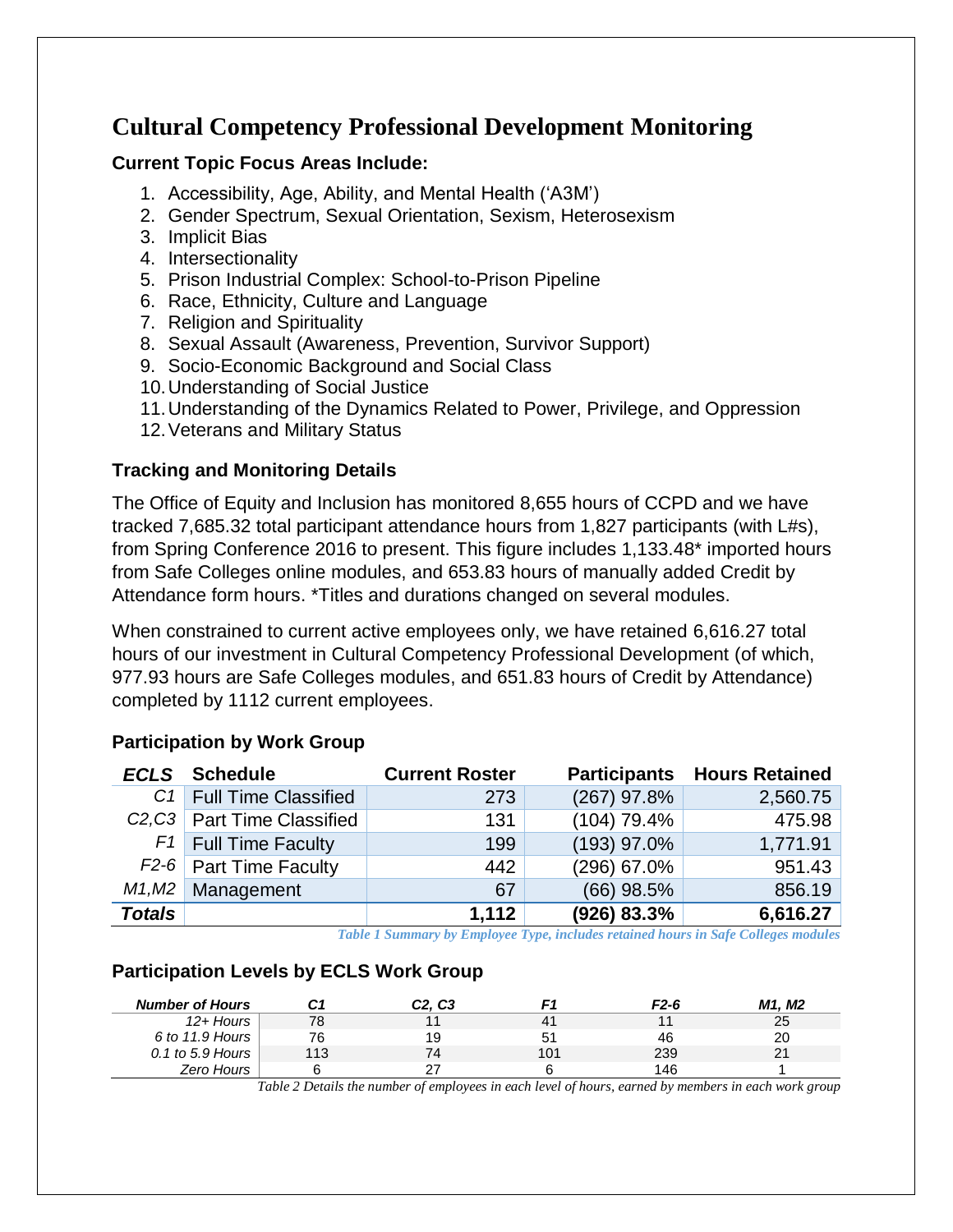## **Cultural Competency Professional Development 'CCPD' Program**

#### **Findings**

CCPD activities were interrupted for a brief time due to the outbreak of the pandemic. The Office of Equity and Inclusion was able to make adjustments to our training protocols, switching from in-person to virtual trainings beginning in Spring Term 2020. As our records currently indicate, 83.3% of all Lane employees have participated in and earned hours toward compliance with both board policy and state law. 97.8% of full time Classified Employees have participated in CCPD sanctioned events. 79.4% of part time Classified Employees have earned CCPD credit. 97% of full-time faculty have earned CCPD credit and 67.0% of part-time faculty have recorded participation in CCPD events and activities. 98.5% of managers have earned CCPD credit.

Due to an error in sorting and a rush to print, there were several new employees inadvertently left off earlier drafts. The roster oversight has been corrected. Minor errors due to duplicate attendance, as well as changing durations/titles remain within the Safe Colleges subset of data. These variances will be corrected and reported in the final draft.

#### **Conclusion**

Since 2016, the Office of Equity and Inclusion has been tracking employee involvement and engagement in Lane's Cultural Competency Professional Development program. This report summarizes the participation levels of all employees and is differentiated by employee group (i.e. managers, faculty, and classified employees). We are pleased to report that we are making substantial progress toward full compliance with Board Policy 520 and HB 2864.

Employees have three avenues to engage CCPD: **Safe Colleges** (On-Line modules which includes tutorials and post test assessment); **Live (Zoom) Workshops and Webinars** (These deliveries have been exclusively presented on-line since Covid-19); and **Credit by Attendance** forms where employees can request CCPD credit for social justice activities outside of our tracking environment (this includes conferences, seminars, membership and participation in social justice organizations and sabbaticals).

Per HB 2864, Lane has established a CCPD Oversight Committee composed of the following membership: (1) manager member, (1) faculty member, (1) classified staff member, and (1) student member. The oversight committee's task is to review the work that has been completed to date addressing compliance with state law. This committee's findings will be included in the final CCPD report due to be submitted to the LCC Board no later than December 31, 2020.

#### **Next Steps**

#### **1. Roll-Out expanded use of the Safe Colleges online training platform**

We have shifted from only counting up to 599 minutes (or ~10 hours) of material, to considering up to 1367 minutes (or ~23 Hours) of content as CCPD time. This newly expanded set (see Table #6) includes 10 titles (372 Minutes or over ~6 hours) En Español at no additional cost.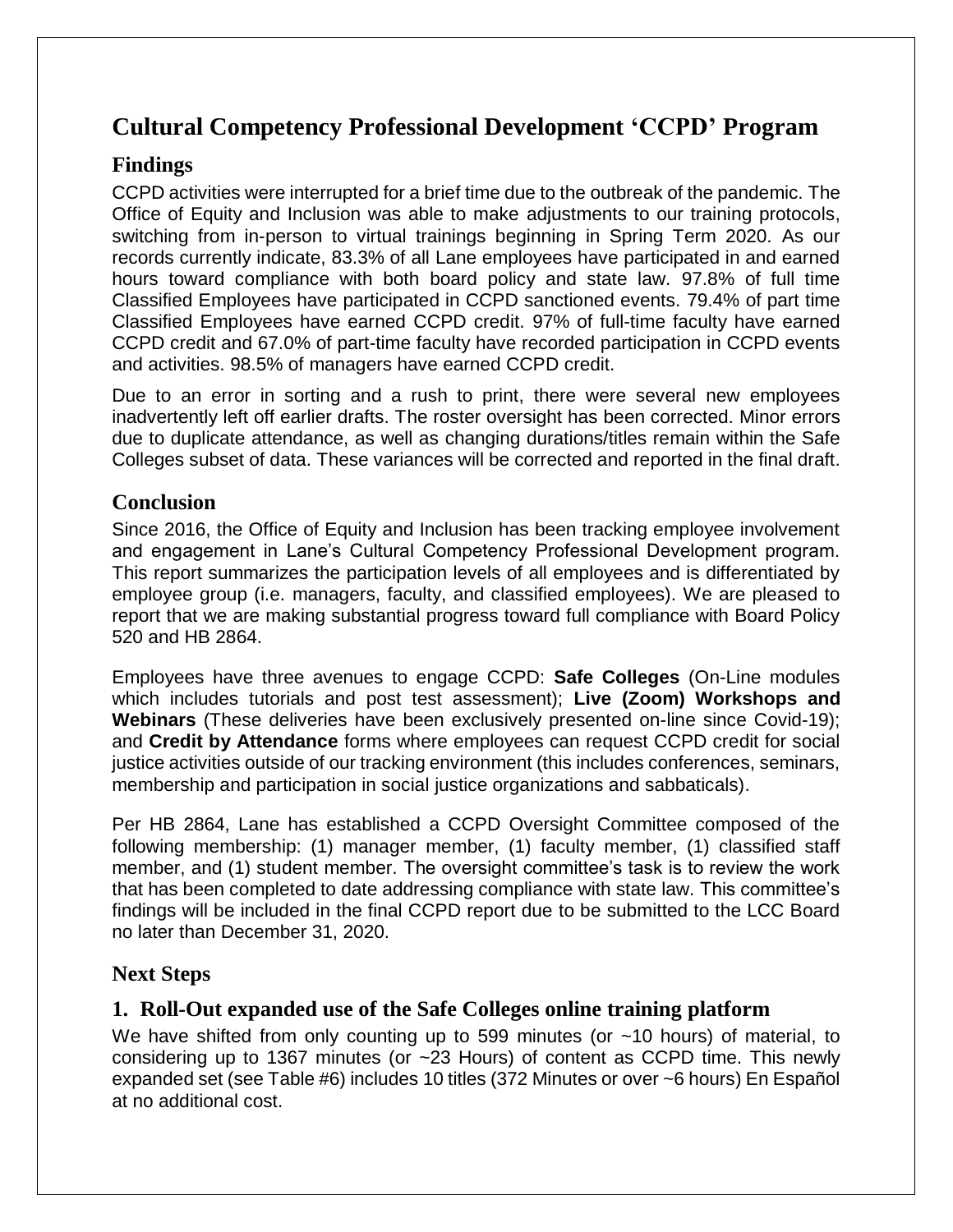#### **2. Build Soft Docs form to upload zoom rosters, sign-in sheets & descriptions**

#### **3. Build Soft Docs form to upload Credit by Attendance** *with* **documentation**

#### **4. Propose construction of an individual training report retrieval tool**

Request IT team, ATC, or a freelance programmer assist us to create an automated retrieval tool we have designed, but do not possess the skill/access to build. The tool calls up an individual employee record using two-point verification: their 'Banner' surname & their Lnumber. Employees will enter their **ID number and last name** information, and click submit (or enter). The computer will look up the record; determine if Lnumber has an exact match, found using a vlookup formula, and look for an approximate match for surname). If no match is found for the L#, they are routed back to **Re-enter the L# again**; then after a few tries maybe use a wildcard and have them enter their 'Banner' name. They may be inactive; in which case they should still pop up and a report can be generated, but they would need the opportunity to enter a new non-Lane email to send it to. To verify identity, the system will return and display the corresponding **full name, title, org#, and department** of the associated employee with that L# from the most recent HR Argos Data report. Current information is going to be key to the success of this initiative. Is there a way to build a bridge to Banner? For a returned result situation: at this point in the process, there would be three buttons, each completing a different function.

- **Confirm my ID** (accept displayed record)
- **Update my Profile** (append/update displayed record)
- **Re-Enter Lnumber** (no match, possibly add another/optional field)

The employee's record is retrieved by using the column header codes from attended titles to pull information from the index, they are displayed with the date and duration of each training, and the employee's sum total of 'booked' hours. At this point in the process, the tool will timestamp the printout and display three more action buttons. Clicking 'Email' will trigger 'send to' validation and captcha, where they confirm or enter a new email address.

- **Email Me** (to employee)
- **Email Us** (to employee *and* their Supervisor)
- **Print Now** (or *paperless print* to Adobe and save on your device)

#### **5. Propose group reports, available only for internal planning purposes**

Supervisors verify relationship to use the lookup tool to sort by org code, and generate the report for an entire department or set of departments that make up a division. Only a Manager or Superuser may access department-wide current training record report(s), they are intended to serve annual professional development planning purposes only.

Thank You for your attention to this important endeavor, feel free to email us at [equity@lanecc.edu](mailto:equity@lanecc.edu) if you have questions.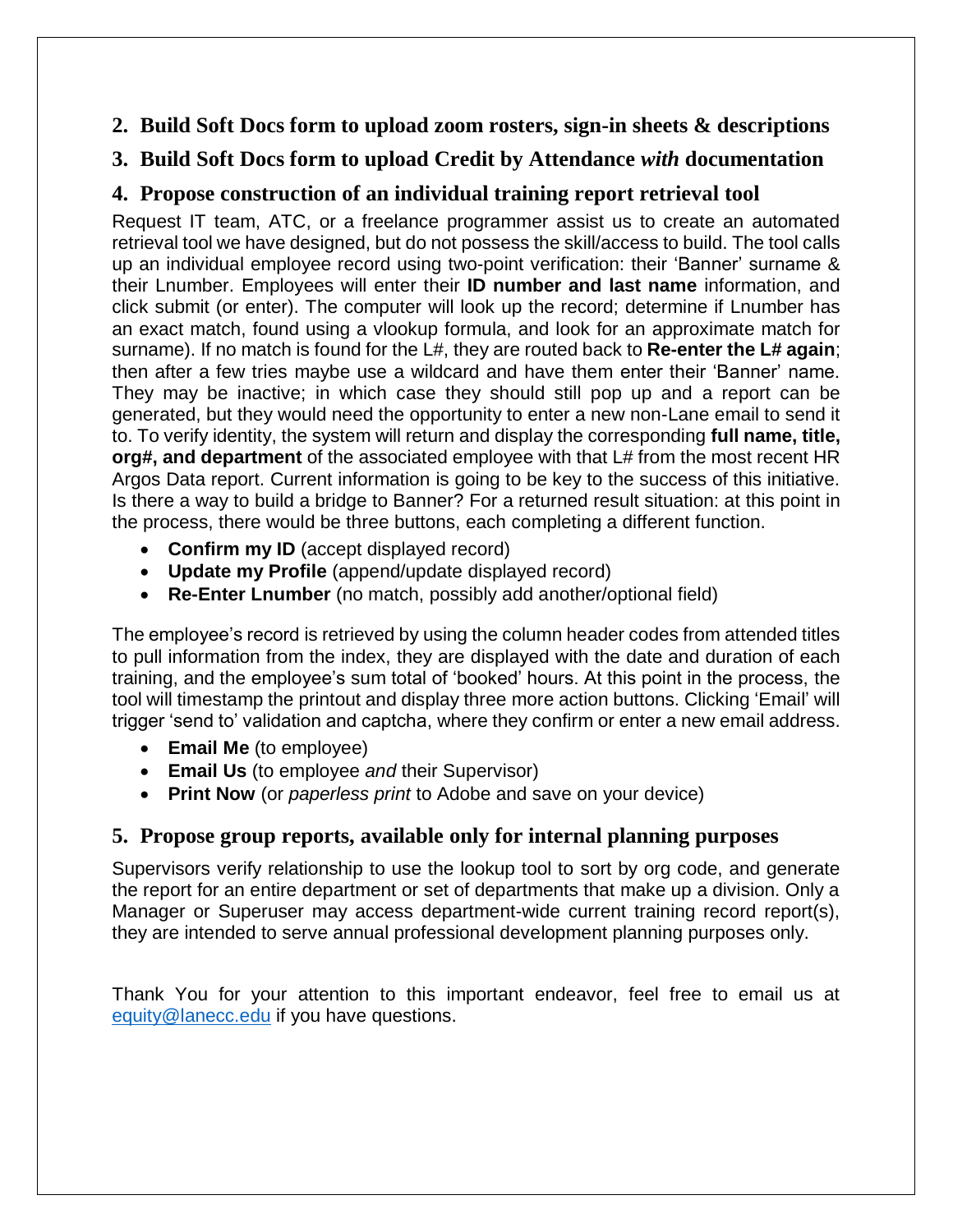# **CCPD Training [Index] List**

| Date<br>5/6/16 | <b>Title</b><br>Morning Plenary Keynote Spring Conference            | <b>Classified</b><br>177 | Faculty<br>184   | <b>Manager</b><br>48 | <b>Duration</b><br>2.00 | <b>Hours</b><br>818 |
|----------------|----------------------------------------------------------------------|--------------------------|------------------|----------------------|-------------------------|---------------------|
| 5/6/16         | Age, Ability, Accessibility, Mental Health (A3M)                     | 44                       | 31               | 2                    | 1.50                    | 116                 |
| 5/6/16         | Engaging the Spectrum, Complexifying our Understanding of<br>Gender  | 11                       | 17               | 5                    | 1.50                    | 50                  |
| 5/6/16         | Homelessness and the State of the Unhoused                           | 40                       | 38               | 10                   | 1.50                    | 132                 |
| 5/6/16         | Making the Connection: Sexism, Heterosexism, & Sexual<br>Orientation | $\overline{4}$           | 11               | 3                    | 1.50                    | 27                  |
| 5/6/16         | Men in Transition: Student-led Panel                                 | 12                       | 12               | 8                    | 1.50                    | 48                  |
| 5/6/16         | Chalk to Handcuffs: Examining the School to Prison Pipeline          | 24                       | 13               | 5                    | 1.50                    | 63                  |
| 5/6/16         | Welcoming People of all Faith Traditions                             | 13                       | 17               | 4                    | 1.50                    | 51                  |
| 5/6/16         | Social Class in Context                                              | 13                       | 13               | 6                    | 1.50                    | 48                  |
| 2016           | Chalk to Handcuffs II: Examining the School to Prison Pipeline       | 16                       | 20               | 3                    | 1.50                    | 59                  |
| 5/5/17         | Promote Gender Equity in Classrooms/Areas                            | $\overline{2}$           | $\overline{2}$   | $\mathbf{2}$         | 1.50                    | 9                   |
| 5/5/17         | Student Veteran Panel on PTSD                                        | 14                       | 32               | 8                    | 1.50                    | 81                  |
| 6/1/17         | Social Class in Context                                              | $\mathbf{1}$             | $\mathbf{1}$     | $\mathbf{1}$         | 2.00                    | 6                   |
| 6/2/17         | School-to-Prison Pipeline (in-depth)                                 | 4                        | $\overline{0}$   | $\mathbf{0}$         | 4.00                    | 16                  |
| 8/8/17         | Race, Ethnicity, Nationality, Culture and Language                   | 6                        | $\boldsymbol{0}$ | $\overline{4}$       | 2.00                    | 20                  |
| 8/9/17         | Intersectionality                                                    | 4                        | $\mathbf{1}$     | 3                    | 2.00                    | 16                  |
| 8/10/17        | Age, Ability, Accessibility, Mental Health (A3M)                     | 6                        | $\boldsymbol{0}$ | 3                    | 2.00                    | 18                  |
| 9/21/17        | <b>Building Equity Together</b>                                      | 6                        | 15               | 2                    | 1.00                    | 23                  |
| 9/21/17        | Disability Issues: When You Don't Know What to DoDo This             | $\overline{4}$           | 8                | $\mathbf{0}$         | 1.00                    | 12                  |
| 9/21/17        | Disability Issues: Consideration for Modification                    | 3                        | 6                | $\mathbf{0}$         | 1.00                    | 9                   |
| 9/21/17        | New Language, New Life: English as a Second Language at Lane         | $\overline{2}$           | 5                | $\mathbf{0}$         | 1.00                    | $\tau$              |
| 9/21/17        | Project 22                                                           | 24                       | 10               | 2                    | 2.00                    | 72                  |
| 9/21/17        | The World Studies at Lane!                                           | 5                        | 7                | $\mathbf{1}$         | 1.00                    | 13                  |
| 9/21/17        | Undocumented Students: Update on DACA                                | $\overline{4}$           | $\tau$           | 3                    | 1.00                    | 14                  |
| 9/21/17        | What is an Equity Lens                                               | 14                       | 9                | 9                    | 1.00                    | 32                  |
| 9/21/17        | Who are Lane's ESL students?                                         | 3                        | 12               | $\mathbf{1}$         | 1.00                    | 16                  |
| 9/22/17        | Dynamics of Sexual Violence and How to Support Survivors             | $\mathfrak{2}$           | 5                | $\mathbf{0}$         | 3.00                    | 21                  |
| 9/22/17        | Student Veterans Panel (follow up to Project 22 screening)           | $\mathbf{1}$             | 5                | $\overline{0}$       | 3.00                    | 18                  |
| 3/7/18         | Exploring Implicit Bias & Opportunities to more fully serve          | 5                        | $\boldsymbol{0}$ | 2                    | 2.00                    | 14                  |
| 4/5/18         | A Conversation with Margaret Witt                                    | 5                        | 6                | 3                    | 1.00                    | 14                  |
| 2018           | Respectful Work Environment                                          | 56                       | 30               | 9                    | 2.00                    | 190                 |
| 2019           | Respectful Work Environment                                          | $\overline{0}$           | 6                | 1                    | 2.00                    | 14                  |
| 9/20/18        | Disabilities 101                                                     | $\mathbf{1}$             | $\overline{4}$   | $\boldsymbol{0}$     | 1.00                    | $5\overline{)}$     |
| 9/20/18        | Disability as an Act of Campus Diversity                             | 3                        | 11               | 0                    | 2.00                    | 28                  |
| 9/20/18        | From Whose Story? Storytelling for Social Justice                    | 9                        | 11               | $\mathbf{1}$         | 1.00                    | 21                  |
| 9/20/18        | Gatherings: How We Meet and Why It Matters                           | 4                        | 5                | 0                    | 1.00                    | 9                   |
| 9/20/18        | What Can International Programs Do For You?                          | 3                        | $\overline{4}$   | $\mathbf{1}$         | 1.00                    | 8                   |
| 1/29/19        | Fruitvale Station Screening & Panel                                  | 3                        | 6                | $\mathbf{1}$         | 3.00                    | 30                  |
| 4/18/19        | Opening Doors: Career & Emp. Services for 1st Gen Immigrants         | 15                       | $\mathbf{2}$     | 5                    | 4.50                    | 113                 |
| 5/22/19        | Pathways to Opportunity: Partners in Community Success               | 16                       | 3                | 14                   | 5.50                    | 182                 |
| 5/3/19         | CAR Hosts CAHOOTS: De-escalation, Client-Centered Comms              | 32                       | 13               | 5                    | 1.50                    | 75                  |
| 5/3/19         | Common Languages Create Strong Communities                           | 14                       | 10               | 3                    | 1.50                    | 41                  |
| 5/3/19         | Latino First-Generation Students Share Their Experiences at LCC      | 12                       | 9                | 5                    | 1.00                    | 26                  |
| 5/9/19         | Dr. Daverne Belle - Cultural Competency                              | $\boldsymbol{0}$         | $\overline{c}$   | 0                    | 2.00                    | $\overline{4}$      |
|                |                                                                      |                          |                  |                      |                         |                     |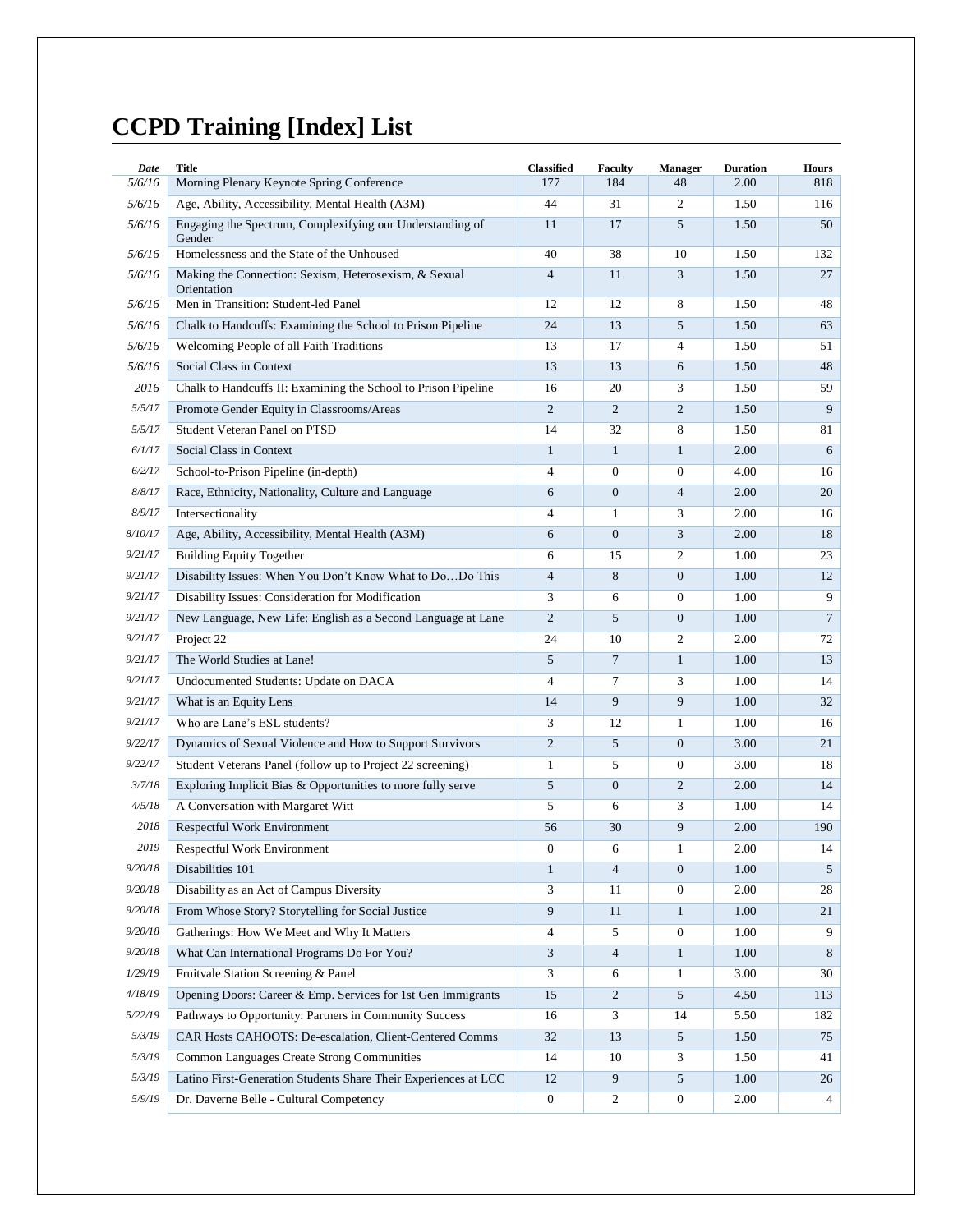| Date            | <b>Title</b>                                                    | <b>Classified</b> | <b>Faculty</b>   | <b>Manager</b>   | <b>Duration</b> | <b>Hours</b>   |
|-----------------|-----------------------------------------------------------------|-------------------|------------------|------------------|-----------------|----------------|
| 6/6/19          | Andrea Gibson Slam Poet                                         | 9                 | $\overline{c}$   | $\overline{c}$   | 2.00            | 26             |
| 6/4/19          | Equity Lens Summit 2019                                         | 7                 | 5                | 16               | 4.00            | 128            |
| 6/5/19          | Human Resources Equity Lens                                     | 8                 | $\overline{0}$   | $\overline{4}$   | 2.00            | 24             |
| 2020            | Respectful Work Environment FY20                                | 5                 | $\mathbf{0}$     | $\overline{0}$   | 2.00            | 10             |
| 2020            | Manually added Credit by Attendance forms                       | 14                | 5                | $\overline{4}$   | varies          | 258            |
| 9/25/19         | Equity Lens Implementation Team Retreat                         | 5                 | $\mathfrak{2}$   | 4                | 3.50            | 46             |
| 2020            | <b>ELIT</b> Dispatch Participation                              | 51                | 52               | 13               | 1.00            | 131            |
| 6/7/19          | Mental Health First Aid Full Day workshop                       | 14                | $\mathfrak{2}$   | $\boldsymbol{0}$ | 8.00            | 128            |
| 2020            | Equity Lens Toolkit #2 ELIT Facilitation                        | 3                 | 15               | $\overline{0}$   | 1.00            | 18             |
| 9/26/19         | Dr. Carla D. Gary Keynote at In-service                         | 231               | 224              | 44               | 2.00            | 1004           |
| 9/26/19         | Equity 101 Breakout Session                                     | 18                | 17               | $\overline{4}$   | 1.00            | 40             |
| 9/26/19         | A Different World HBCU Breakout Session                         | 14                | 8                | 2                | 1.50            | 38             |
| 9/26/19         | Mental Health First Aid Breakout Session                        | 12                | 14               | $\mathbf{1}$     | 1.50            | 42             |
| 10/18/19        | Mental Health First Aid Full Day Workshop                       | 9                 | 5                | $\boldsymbol{0}$ | 8.00            | 120            |
| 10/15/19        | Inclusive Teaching (11th and 15th)                              | $\boldsymbol{0}$  | 9                | $\overline{0}$   | 1.00            | 9              |
| <i>11/14/19</i> | LatinX Student Success on your Campus                           | 4                 | $\boldsymbol{0}$ | 2                | 1.50            | 9              |
| 11/14/19        | Inclusive Excellence Panel                                      | $\mathbf{2}$      | 14               | $\mathbf{0}$     | 1.00            | 16             |
| 11/14/19        | Rethinking Thanksgiving                                         | 5                 | $\overline{c}$   | 2                | 1.50            | 14             |
| 1/13/20         | <b>Implicit Bias</b>                                            | $\overline{4}$    | $\mathbf{1}$     | $\overline{0}$   | 2.00            | 12             |
| 1/13/20         | Gender Issues in the Workplace                                  | $\mathbf{0}$      | $\boldsymbol{0}$ | $\boldsymbol{0}$ | 2.00            | $\overline{4}$ |
| 1/15/20         | Where do we go from here, Community or Chaos (MLK keynote)      | 11                | 6                | $\overline{4}$   | 1.50            | 47             |
| 1/16/20         | Identity: What Does it Mean                                     | 2                 | $\mathbf{1}$     | $\boldsymbol{0}$ | 1.50            | 5              |
| 1/24/20         | <b>Intercultural Communication</b>                              | 8                 | $\overline{4}$   | $\mathbf{1}$     | 2.00            | 28             |
| 1/29/20         | <b>Implicit Bias</b>                                            | 7                 | 3                | $\boldsymbol{0}$ | 2.00            | 22             |
| 1/29/20         | Gender Issues in the Workplace                                  | 8                 | $\overline{c}$   | $\mathbf{0}$     | 2.00            | 22             |
| 1/30/20         | Develop Culturally Responsive Campus Leaders                    | 6                 | $\overline{4}$   | 1                | 2.00            | 22             |
| 1/30/20         | Curriculum and Instruction Disproportionately Impacted Students | $\overline{4}$    | 5                | $\overline{0}$   | 2.00            | 24             |
| 1/31/20         | Mental Health First Aid Full Day Workshop                       | 9                 | 10               | $\boldsymbol{0}$ | 8.00            | 192            |
| 2/4/20          | Yosso's Cultural Wealth Model                                   | $\mathbf{1}$      | $\overline{4}$   | $\mathbf{1}$     | 2.00            | 12             |
| 2/10/20         | Hidden Curriculum Q & A                                         | 2                 | 15               | 0                | 1.50            | 26             |
| 2/14/20         | Exploring Differences Between Religion And Spirituality         | 6                 | $\mathbf{1}$     | $\mathbf{0}$     | 2.00            | 14             |
| 2/21/20         | Hidden Curriculum Brown Bag                                     | 1                 | 11               | $\mathbf{0}$     | 1.50            | 18             |
| 2/21/20         | The Social Construction Of Difference                           | $\mathfrak{D}$    | $\boldsymbol{0}$ | $\tau$           | 2.00            | $20\,$         |
| 2/24/20         | <b>Implicit Bias</b>                                            | 3                 | 2                | $\overline{0}$   | 2.00            | 16             |
| 2/24/20         | Gender Issues in the Workplace                                  | $\mathbf{2}$      | $\mathbf{1}$     | $\boldsymbol{0}$ | 2.00            | 6              |
| 2/26/20         | Veteran Center Speaker                                          | $\mathbf{1}$      | $\mathbf{1}$     | $\mathbf{1}$     | 1.00            | 5              |
| 3/2/20          | <b>CRP</b> Lit Training                                         | $\mathbf{1}$      | $\boldsymbol{0}$ | $\boldsymbol{0}$ | 5.00            | 50             |
| 3/6/20          | What Is Intersectionality                                       | $\mathfrak{2}$    | $\overline{c}$   | $\boldsymbol{0}$ | 2.00            | 12             |
| 3/12/20         | <b>Implicit Bias</b>                                            | 3                 | $\mathbf{1}$     | $\mathbf{0}$     | 2.00            | 8              |
| 3/12/20         | Gender Issues in the Workplace                                  | 1                 | $\mathbf{1}$     | $\overline{0}$   | 2.00            | 4              |
|                 | Totals (Guest column removed to save space)                     |                   |                  |                  | 176.50          | 5,534.5        |

# **CCPD Training [Index] List (continued)**

*Table 3 CCPD Training List Totals\* include unlisted GUESTS (250 hours) and hours lost to Separations*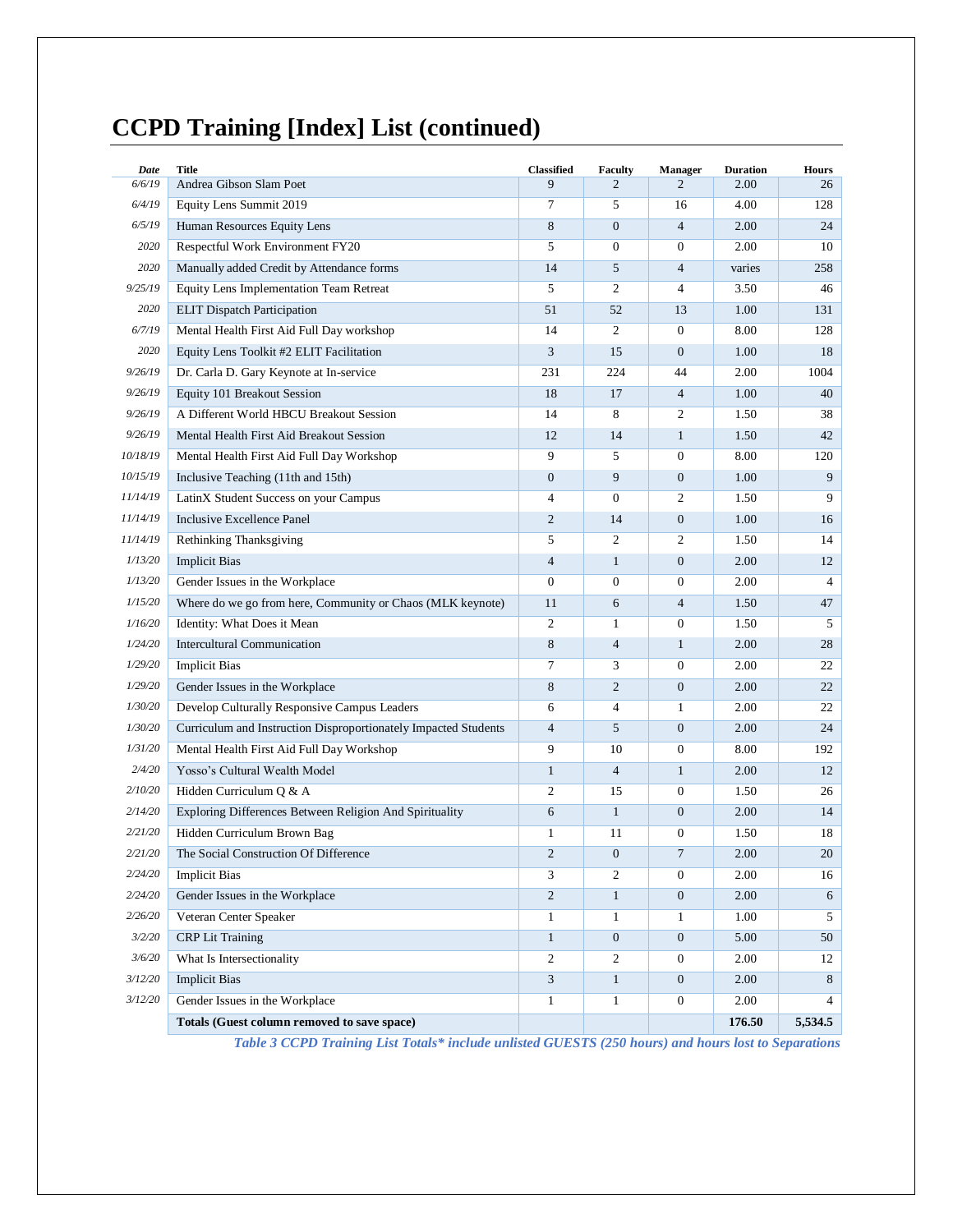# **Distance/Remote and OnDemand Credit by Attendance forms**

|  | Zoom Live Remote - This is the new normal                                 | Column1                   | <b>Classified</b> | <b>Faculty</b> | <b>Manager</b> | <b>Headcount</b> | <b>Duration</b> | <b>Subtotal</b> |
|--|---------------------------------------------------------------------------|---------------------------|-------------------|----------------|----------------|------------------|-----------------|-----------------|
|  | 6/16/20 Storytelling for Social Justice Take 1                            | Nash, et al               | 8                 | 4              | 0              | 15               | 1.50            | 23              |
|  | 6/18/20 Storytelling for Social Justice Take 2                            | Nash, et al               |                   | $\overline{2}$ |                | 11               | 1.50            | 17              |
|  | 6/18/20 Racial Aggression in COVID/George Floyd Era Take 1                | Nash, et al               | 15                | 2              | $\overline{2}$ | 23               | 1.50            | 35              |
|  | 6/19/20 Racial Aggression in COVID/George Floyd Era Take 2                | Nash, et al               | 4                 | $\overline{2}$ | $\overline{2}$ | 10               | 1.50            | 15              |
|  | 6/23/20 Gender Identities, Marginality, and Allyship Take 1               | Whitmarsh-Jones, Portillo | 10                | 4              | 1              | 18               | 2.00            | 36              |
|  | 6/24/20 Gender Identities, Marginality, and Allyship Take 2               | Whitmarsh-Jones, Portillo | 10                | $\Omega$       | $\Omega$       | 15               | 2.00            | 30              |
|  | 6/29/20 Foundations of Equity Baseline Workshop taping Take 1             | Portillo                  |                   | $\Omega$       | $\mathbf{1}$   | 5                | 1.50            | 8               |
|  | 6/30/20 Foundations of Equity Baseline Workshop taping Take 2             | Portillo                  |                   | 0              | 1              | 5                | 1.50            | 8               |
|  | 7/30/20 Tackling the Taboo Black Male Mental Health                       | Dr. Lawrence Rasheed      | 9                 | 11             | 4              | 61               | 2.00            | 122             |
|  | 10/13/20 Alex tha Great on the Importance of Being Culturally Competent   | Alex tha Great            | 6                 | 5              | 2              | 21               | 1.50            | 32              |
|  | 10/28/20 Alex tha Great Poetry & Protest Music                            | Alex tha Great            | 3                 | $\Omega$       | 1              | 4                | 1.00            |                 |
|  | 10/29/20 Lisa Nunn FPD talk                                               | Dr. Lisa Nunn             | 22                | 23             | 6              | 54               | 1.00            | 54              |
|  | 10/30/20 Lisa Nunn 33 Simple Strategies                                   | Dr. Lisa Nunn             |                   | 20             | $\Omega$       | 23               | 2.00            | 46              |
|  | 11/13/20 They Call Me Q                                                   | Qurrat Kadwani            | 13                | 13             | 4              | 38               | 1.50            | 57              |
|  | Sept 2020 College Inservice                                               | Et al.                    | 187               | 66             | 55             | 311              | 2.00            | 622             |
|  | Oct. 2020 Inclusive Teaching Workshops                                    | Knighten, Masaki          | $\Omega$          | 39             | $\mathbf{0}$   | 39               | 1.00            | 39              |
|  | 2021 Credit by Attendance Forms (includes PaperClip Webinars)             | Varies                    |                   |                |                |                  | varies          | 356             |
|  | 2021 Equity Lens Toolkit Presentations (re)Zooms                          | ELIT Dispatch by Dept.    |                   |                |                | 23               | 1.00            | 23.00           |
|  | Total (*note: Guests, Presenters, and Students are included in headcount) |                           |                   |                |                | $\star$          |                 | 1,501           |
|  |                                                                           |                           |                   |                |                |                  |                 | Table 4         |

# **Safe Colleges Module Import (prior to time & title update)**

| <b>Minutes</b> | <b>Course Title</b>                                                                | <b>Classified</b> | <b>Faculty</b> | <b>Manager</b> | Unknown*       | <b>Iterations</b> |
|----------------|------------------------------------------------------------------------------------|-------------------|----------------|----------------|----------------|-------------------|
| 33             | Americans with Disabilities Act Overview                                           | 41                | $\mathbf{1}$   | $\mathbf{1}$   | 1              | 44                |
| 23             | Boundary Invasion                                                                  | 23                | $\mathbf 0$    | 1              | 1              | 25                |
| 11             | <b>Communication Styles and Skills</b>                                             | 61                | 3              | 6              | 4              | 74                |
| 14             | Discrimination Awareness in the Workplace                                          | 36                | 196            | 52             | $\overline{2}$ | 286               |
| 29             | Discrimination: Avoiding Discriminatory<br>Practices (for Supervisors)             | 19                | $\mathbf{1}$   | 2              | $\mathbf 0$    | 22                |
| 11             | Diversity and Inclusion: Faculty and Staff                                         | 47                | $\mathbf{1}$   | $\overline{2}$ | 2              | 52                |
| 23             | Diversity Awareness: Staff-to-Staff                                                | 43                | $\mathbf 0$    | 3              | $\mathbf{1}$   | 47                |
| 8              | <b>HIV/AIDS Awareness</b>                                                          | 22                | $\mathbf 0$    | 2              | $\Omega$       | 24                |
| 21             | Implicit Bias and Microaggression<br>Awareness                                     | 328               | 241            | 35             | 60             | 664               |
| 22             | Making Campus Safe for LGBTQ+ Students                                             | 29                | $\mathbf{1}$   | 3              | $\mathbf{1}$   | 34                |
| 19             | Making Schools Safe and Inclusive for<br><b>Transgender Students</b>               | 29                | $\mathbf 0$    | 5              | 4              | 38                |
| 69             | Sexual Harassment: Policy and Prevention<br>(for Supervisors)                      | 20                | 5              | $\mathbf{1}$   | 1              | 27                |
| 29             | Sexual Harassment: Staff-to-Staff                                                  | 95                | 197            | 114            | 9              | 415               |
| 39             | Sexual Violence Awareness for Employees<br>(Campus SaVE Act)                       | 18                | $\mathbf 0$    | 2              | $\overline{2}$ | 22                |
| 11             | <b>Student Mental Health</b>                                                       | 33                | $\mathbf 0$    | $\mathbf{1}$   | $\mathbf{1}$   | 35                |
| 45             | Title IX and Gender Equity in Athletics                                            | 26                | $\mathbf{1}$   | $\mathbf{1}$   | $\Omega$       | 28                |
| 27             | <b>Title IX and Sexual Misconduct</b>                                              | 533               | 641            | 108            | 29             | 1311              |
| 36             | Title IX: Roles and Responsibilities for<br><b>Coordinators and Administrators</b> | 20                | 1              | 1              | 0              | 22                |
| 28             | Title IX: Roles of Responsible Employees                                           | 43                | $\mathbf 0$    | 2              | 4              | 49                |
| 33             | <b>Title VI Overview</b>                                                           | 16                | 1              | $\overline{2}$ | $\pmb{0}$      | 19                |
| 20             | Workplace Bullying: Awareness and<br>Prevention                                    | 28                | $\mathbf{1}$   | 3              | 3              | 35                |
| 20             | Workplace Violence: Awareness and<br><b>Prevention for Employees</b>               | 26                | $\mathbf 0$    | $\mathbf{1}$   | 1              | 28                |
| 26             | Workplace Violence: Awareness and<br>Prevention for Employees En Español           | $\overline{2}$    | $\mathbf{0}$   | $\mathbf{0}$   | $\mathbf{0}$   | 2                 |
| 28             | Workplace Violence: Awareness and<br>Prevention for Supervisors                    | 11                | 0              | 1              | $\pmb{0}$      | 12                |
| 625            | $\Leftrightarrow$ MINUTES $\Leftrightarrow$ ITERATIONS $\Leftrightarrow$           | 1,549             | 1,291          | 349            | 126            | 3,315             |

*\*Unknown L#'s from previous imports of data, where they did not match to current employee roster. Workstudies? Table5.*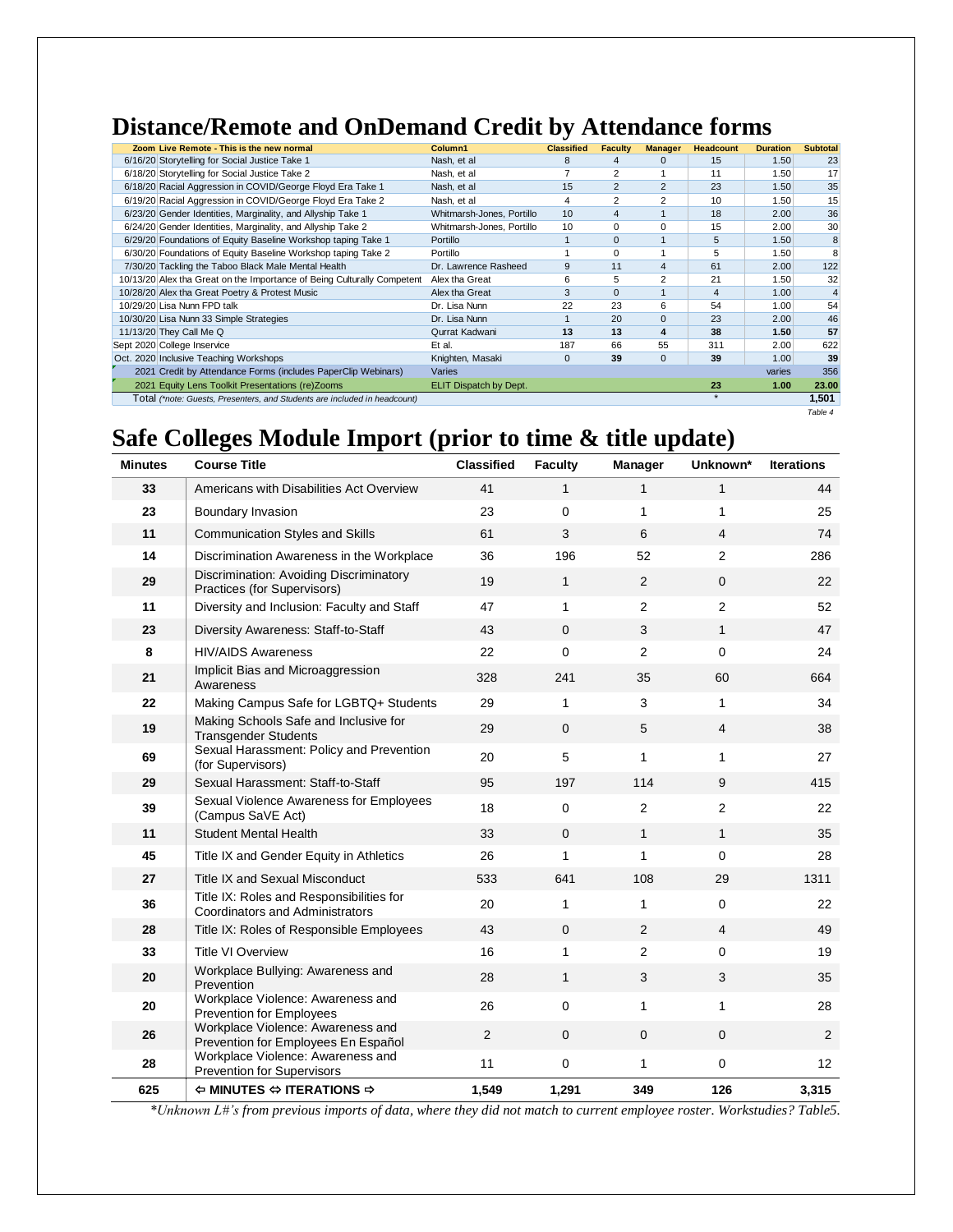# **Updated Safe Colleges Online Module List, CCPD-approved titles**

| <b>Course Title</b>                                                            |       | Mins Group/Subject                                    |
|--------------------------------------------------------------------------------|-------|-------------------------------------------------------|
| Title IX and Gender Equity in Athletics                                        | 45    | <b>Athletics</b>                                      |
| Discrimination: Avoiding Discriminatory Practices (for Supervisors)            | 31    | <b>Employment Practices/Supervisory</b>               |
| Discrimination: Avoiding Discriminatory Practices (for Supervisors) En Español | 42    | <b>Employment Practices/Supervisory</b>               |
| Sexual Harassment: Policy and Prevention (for Supervisors)                     | 71    | <b>Employment Practices/Supervisory</b>               |
| Sexual Harassment: Policy and Prevention (for Supervisors) En Español          | 95    | <b>Employment Practices/Supervisory</b>               |
| Bullying and Students with Special Needs                                       | 42    | General                                               |
| School Safety for Students with Disabilities                                   | 46    | General                                               |
| <b>HIV/AIDS Awareness</b>                                                      | 8     | Health                                                |
| Opioid Overdose Response Awareness                                             | 20    | Health                                                |
| Stress Management                                                              | 21    | Health                                                |
| <b>Student Mental Health</b>                                                   | 11    | Health                                                |
| Americans with Disabilities Act Overview                                       | 33    | Human Resources                                       |
| Americans with Disabilities Act Overview En Español                            | 31    | Human Resources                                       |
| Boundary Invasion                                                              | 25    | Human Resources                                       |
| Boundary Invasion En Español                                                   | 30    | Human Resources                                       |
| Discrimination Awareness in the Workplace                                      | 22    | Human Resources                                       |
| Discrimination Awareness in the Workplace En Español                           | 22    | Human Resources                                       |
| Diversity and Inclusion: Faculty and Staff                                     | 11    | Human Resources                                       |
| Diversity Awareness: Staff-to-Staff                                            | 25    | <b>Human Resources</b>                                |
| Sexual Harassment: Staff-to-Staff                                              | 34    | Human Resources                                       |
| Sexual Harassment: Staff-to-Staff En Español                                   | 19    | <b>Human Resources</b>                                |
| Sexual Harassment: Staff-to-Staff Refresher                                    | 13    | Human Resources                                       |
| Title IX: and Sexual Harassment                                                | 28    | <b>Human Resources</b>                                |
| Title IX: and Sexual Harassment En Español                                     | 38    | Human Resources                                       |
| Title IX: Regulations and Roles Overview                                       | 42    | <b>Human Resources</b>                                |
| Title IX: Roles and Responsibilities for Coordinators and Administrators       | 36    | Human Resources                                       |
| Title IX: Roles of Employees                                                   | 24    | <b>Human Resources</b>                                |
| Title IX: Roles of Responsible Employees                                       | 24    | Human Resources                                       |
| Title VI: Overview                                                             | 35    | <b>Human Resources</b>                                |
| Workplace Bullying: Awareness and Prevention                                   | 20    | Human Resources                                       |
| Workplace Violence: Awareness and Prevention (for Employees)                   | 20    | <b>Human Resources</b>                                |
| Workplace Violence: Awareness and Prevention (for Employees) En Español        | 26    | Human Resources                                       |
| Workplace Violence: Awareness and Prevention (for Supervisors)                 | 28    | <b>Human Resources</b>                                |
| Workplace Violence: Awareness and Prevention (for Supervisors) En Español      | 38    | Human Resources                                       |
| Communication Styles and Skills                                                | 11    | Social and Behavioral                                 |
| Dating Violence: Identification and Prevention                                 | 20    | Social and Behavioral                                 |
| Hazing Awareness and Prevention                                                | 17    | Social and Behavioral                                 |
| Implicit Bias and Microaggression Awareness                                    | 21    | Social and Behavioral                                 |
| Making Campus Safe for LGBTQ+ Students                                         | 22    | Social and Behavioral                                 |
| Making Schools Safe and Inclusive for Transgender Students                     | 19    | Social and Behavioral                                 |
| Prescription Drug Abuse: Impact on Students                                    | 36    | Social and Behavioral                                 |
| Self-Injury and Cutting                                                        | 18    | Social and Behavioral                                 |
| Sexual Violence Awareness for Employees (Campus SaVE Act)                      | 39    | Social and Behavioral                                 |
| Sexual Violence Awareness for Employees (Campus SaVE Act) En Español           | 31    | Social and Behavioral                                 |
| Student Drug & Alcohol Abuse                                                   | 23    | Social and Behavioral                                 |
| Youth Suicide: Awareness, Prevention and Postvention                           | 27    | Social and Behavioral                                 |
| Title IX and Sexual Harassment Prevention for Employees (Full)                 | 27    | Title IX and Sexual Violence Prevention for Emp.      |
| Total                                                                          | 1,367 | Minutes $\sim$ 22.8 Hours $\sim$ 47 Titles<br>Table 6 |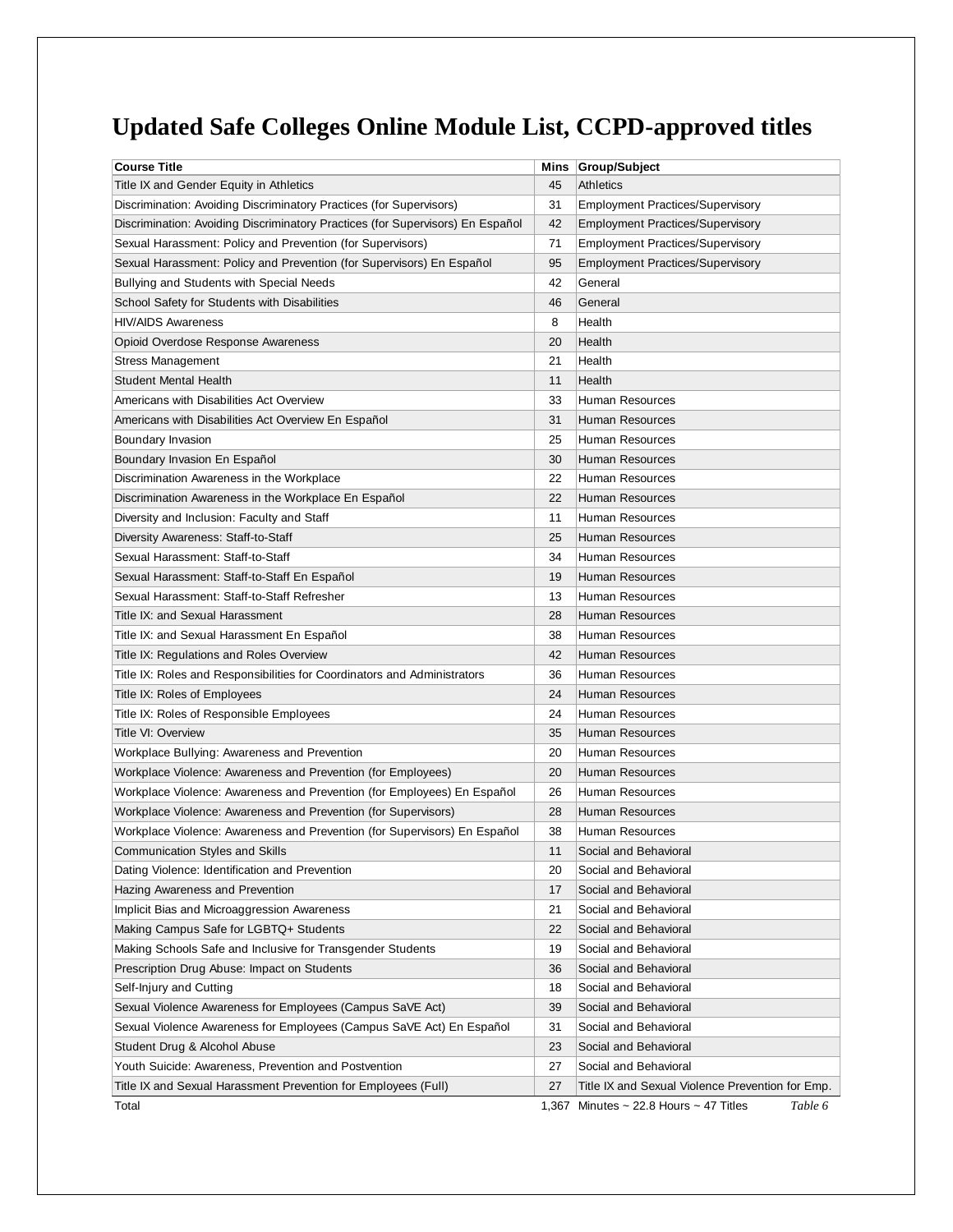### **Cultural Competency Professional Development Mandate(s)**

#### **Oregon House Bill 2864 – Oregon Revised Statute (ORS 350.375)**

**(1)** As used in this section:

**(a)** "Board" means:

**(A)** For a public university listed in ORS **352.002 [\(Public universities\)](https://www.oregonlaws.org/ors/352.002)**, the governing board of the university; **or**

**(B)** For a community college, the board of education of a community college district.

**(b)** "Community college district" has the meaning given that term in ORS **341.005 [\(Definitions for chapter\)](https://www.oregonlaws.org/ors/341.005)**.

**(c)** "Cultural competency" means an understanding of how institutions and individuals can respond respectfully and effectively to people from all cultures, economic statuses, language backgrounds, races, ethnic backgrounds, disabilities, religions, genders, gender identifications, sexual orientations, veteran statuses and other characteristics in a manner that recognizes, affirms and values the worth, and preserves the dignity, of individuals, families and communities.

**(d)** "Governing board" has the meaning given that term in ORS **352.029 [\(Definitions for ORS 352.025 to 352.146 and 352.388 to](https://www.oregonlaws.org/ors/352.029)  [352.415\)](https://www.oregonlaws.org/ors/352.029)**.

**(e)** "Public institution of higher education" has the meaning given that term in ORS **350.350 [\("Public institution of higher education" defined for ORS](https://www.oregonlaws.org/ors/350.350)  [350.355 and 350.360\)](https://www.oregonlaws.org/ors/350.350)**.

**(2)** Each public institution of higher education shall establish a process for recommending, and providing oversight for the implementation of, cultural competency standards for the public institution of higher education and the institution's employees. The process established under this subsection must:

**(a)** Include a broad range of institutional perspectives;

**(b)** Give equal weight to the perspectives of administrators, faculty members, staff and students;

**(c)** Require that the institution provide continuing training and development opportunities that foster the ability of the institution's faculty, staff and administration to meet cultural competency standards;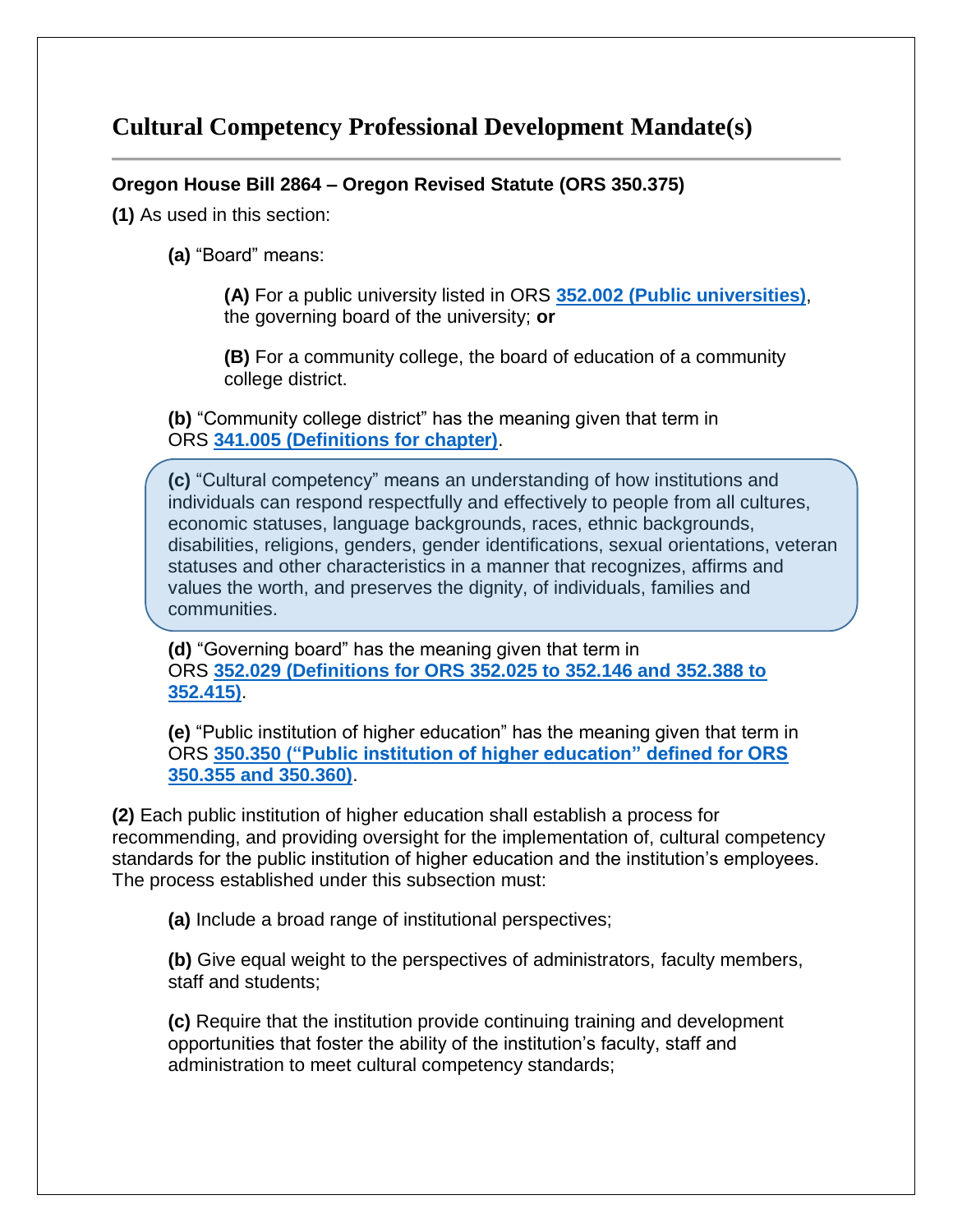**(d)** Propose institution-wide goals that seek to improve the cultural inclusion climate for students, faculty, staff and administration from diverse backgrounds;

**(e)** Require preparation of a biennial report that is presented to the appropriate board regarding the institution's progress toward achieving the goals set forth in this subsection;

**(f)** Recommend mechanisms for assessing how well the institution meets cultural competency standards; **and**

**(g)** Ensure that the institution clearly communicates to new faculty, staff and administrators the institution's commitment to including meeting cultural competency standards in professional development. [2017 c.397 §1]

Note: Section 2, chapter 397, Oregon Laws 2017, provides: Sec. 2.

**(1)** As used in this section:

**(a)** "Cultural competency" has the meaning given that term in section 1 of this 2017 Act [**350.375 [\(Cultural competency requirements at public universities](https://www.oregonlaws.org/ors/350.375)  [and community colleges\)](https://www.oregonlaws.org/ors/350.375)**]; **and**

**(b)** "Public institution of higher education" has the meaning given that term in section 1 of this 2017 Act.

**(2)** Each public institution of higher education shall:

**(a)** Not later than December 31, 2019, establish a committee or other entity, or establish a process, that complies with the requirements set forth in section 1 (2)(a) and (b) of this 2017 Act and that will enable the public institution of higher education to recommend, and provide oversight for the implementation of, cultural competency standards for the public institution of higher education and the institution's employees; **and**

**(b)** Not later than December 31, 2020, be in compliance with all of the requirements set forth in section 1 of this 2017 Act. [2017 c.397 §2]

<sup>1</sup> Legislative Counsel Committee, *CHAPTER 350—Statewide Coordination of Higher Education*, **[https://www.oregonlegislature.gov/bills\\_laws/ors/ors350.html](https://www.oregonlegislature.gov/bills_laws/ors/ors350.html)** (2019) (last accessed May 16, 2020).

<sup>2</sup> OregonLaws.org contains the contents of Volume 21 of the ORS, inserted alongside the pertinent statutes. See the **[preface to the ORS Annotations](https://www.oregonlegislature.gov/bills_laws/Pages/Annos_Pref.aspx)** for more information.

<sup>3</sup> OregonLaws.org assembles these lists by analyzing references between Sections. Each listed item refers back to the current Section in its own text. The result reveals relationships in the code that may not have otherwise been apparent.

**[Currency Information](https://www.oregonlaws.org/ors/2020/about)**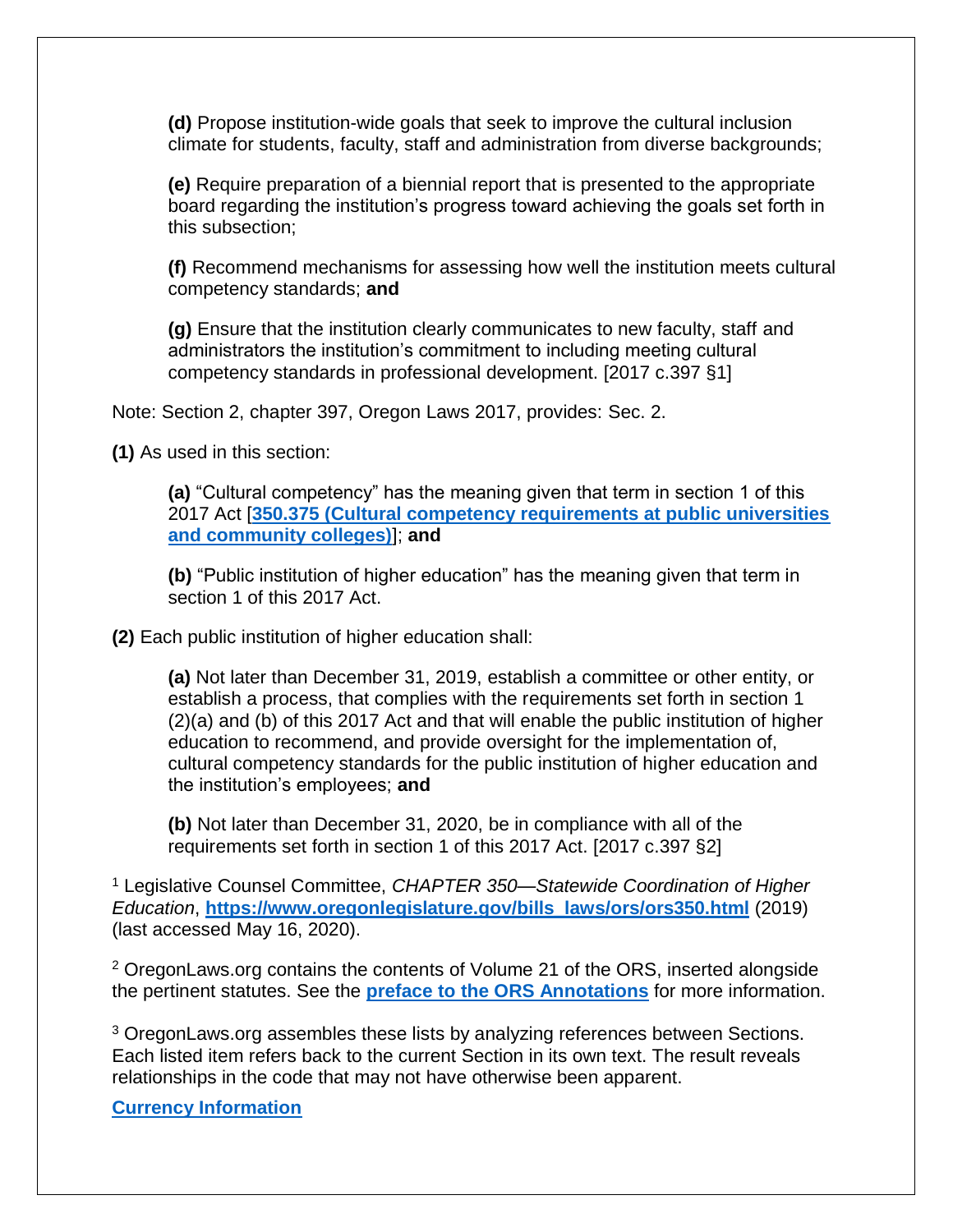#### **Board Policy: BP520**

#### **Policy Title: CULTURAL COMPETENCY AND DIVERSITY AWARENESS**

Lane's core values of respect for diversity, and for a safe, respectful and inclusive working and learning environment, require cultural competence/diversity awareness among its employees.

An inclusive culture is one that cultivates respect, equity and positive recognition of cultural differences among all members of the community. It requires that the social and institutional responses to cultural differences encourage and promote positive learning and working experiences.

To build individual and collective capacity for diversity awareness/cultural competence, the president is directed to ensure the implementation of a program of professional development that requires all employees to participate in appropriate education and training, in compliance with [ORS 350.375.](https://www.oregonlaws.org/ors/350.375) The president shall assure the development of an evaluation system to assess the effectiveness of the program and submit a monitoring report tracking participation annually to the board and provide updates on program participation.

Adopted: February 5, 2014

Revised: May 16, 2019

#### *Suggested* **Report template generously shared by the Rural Consortium and the Oregon 'IDC' Inclusion and Diversity Consortium (used by OCCA)**

|              | Due December 31, 2019                                                                                                                                                                                                                                                            |                                                                                                                                                                                                                                                              |  |  |  |  |  |
|--------------|----------------------------------------------------------------------------------------------------------------------------------------------------------------------------------------------------------------------------------------------------------------------------------|--------------------------------------------------------------------------------------------------------------------------------------------------------------------------------------------------------------------------------------------------------------|--|--|--|--|--|
| Item $#$     | <b>Mandate Text</b>                                                                                                                                                                                                                                                              | <b>Institutional Summary</b>                                                                                                                                                                                                                                 |  |  |  |  |  |
| 2            | Each public institution of higher<br>education shall establish a<br>process for recommending, and<br>providing oversight for the<br>implementation of, cultural<br>competency standards for the<br>public institution of higher<br>education and the institution's<br>employees. | Committee name at your institution.<br>ப<br>Link to committee mission/purpose/charter of<br>□<br>committee.<br>Committee decision-making authority.<br>⊔<br>Address oversight for implementation.<br>□                                                       |  |  |  |  |  |
| 2(a)<br>2(b) | Include broad range of<br>institutional perspectives and give<br>equal weight to the perspectives<br>of administrators, faculty<br>members, staff and students.                                                                                                                  | Committee member's titles.<br>П<br>Clearly list categories: administrators, faculty<br>ப<br>members, staff members, and students.<br>Address how committee structure ensures equal<br>$\Box$<br>weight to the multiple perspectives of committee<br>members. |  |  |  |  |  |

*Table #7*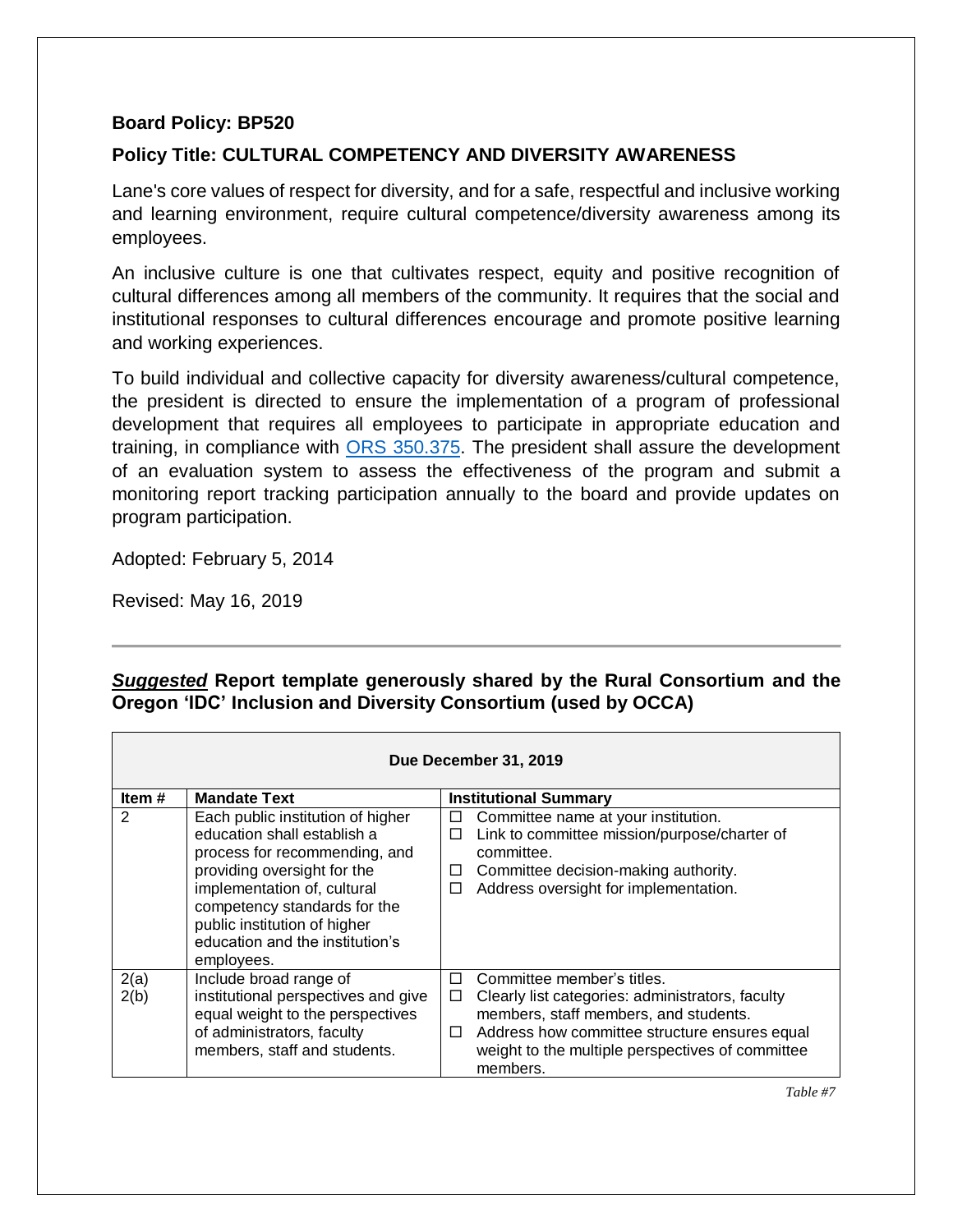# **Oregon 'IDC' Inclusion and Diversity Consortium Template (continued)**

|       | Due December 31, 2020                                                                                                                                                                                                          |                                                                                                                                                                                                                                                                                                                                                                                                                                                                                                                                                                                                                                                                                                       |  |  |  |  |
|-------|--------------------------------------------------------------------------------------------------------------------------------------------------------------------------------------------------------------------------------|-------------------------------------------------------------------------------------------------------------------------------------------------------------------------------------------------------------------------------------------------------------------------------------------------------------------------------------------------------------------------------------------------------------------------------------------------------------------------------------------------------------------------------------------------------------------------------------------------------------------------------------------------------------------------------------------------------|--|--|--|--|
| Item# | <b>Mandate Text</b>                                                                                                                                                                                                            | <b>Institutional Summary</b>                                                                                                                                                                                                                                                                                                                                                                                                                                                                                                                                                                                                                                                                          |  |  |  |  |
| 2(c)  | Require that the institution<br>provide continuing training and<br>development opportunities that<br>foster the ability of the<br>institution's faculty, staff and<br>administration to meet cultural<br>competency standards. | List relevant workshops, trainings, events. Include:<br>Title of event<br>□<br>Intended audience<br>□<br>Description of event<br>□<br>Date offered<br>$\Box$<br>$\Box$<br>Number of participating employees                                                                                                                                                                                                                                                                                                                                                                                                                                                                                           |  |  |  |  |
| 2(d)  | Propose institution-wide goals<br>that seek to improve the cultural<br>inclusion climate for students,<br>faculty, staff and administration<br>from diverse backgrounds.                                                       | List institutional goals, seeking alignment with Strategic<br>Planning efforts.<br>Specific goals<br>$\Box$<br>Learning outcomes<br>$\Box$<br>Strategies<br>$\Box$<br>$\Box$<br>Assessment/measurement methods<br>When are the goals reviewed/updated/modified?<br>□                                                                                                                                                                                                                                                                                                                                                                                                                                  |  |  |  |  |
| 2(e)  | Require preparation of a<br>biennial report that is presented<br>to the appropriate board<br>regarding the institution's<br>progress toward achieving the<br>goals set forth in this legislation.                              | Include:<br>Who prepares the report<br>□<br>Timeline for presenting the report<br>Ц<br>If possible, include copy of report or link to report.<br>□                                                                                                                                                                                                                                                                                                                                                                                                                                                                                                                                                    |  |  |  |  |
| 2(f)  | Recommend mechanisms for<br>assessing how well the<br>institution meets cultural<br>competency standards.                                                                                                                      | Options include:<br>A student Campus Climate survey (include time frame<br>□<br>and future plans)<br>An employee Campus Climate survey (include time<br>□<br>frame and future plans)<br>Self-assessments administered at the end of trainings<br>□<br>A Student Services assessment plan (include time<br>□<br>frame and future plans)<br>Outcome data disaggregated by populations identified<br>□<br>in legislation. (Include information related to how data<br>will be used).                                                                                                                                                                                                                     |  |  |  |  |
| 2(g)  | Ensure that the institution<br>clearly communicates to new<br>faculty, staff and administrators<br>the institution's commitment to<br>including meeting cultural<br>competency standards in<br>professional development.       | Consider:<br>What information is included in position postings at<br>$\Box$<br>your institution?<br>$\Box$ What information is included in new employee<br>orientation?<br>What information is available on the institutional<br>□<br>website?<br>Have you developed Principles of Community (Central<br>$\Box$<br>Oregon), Respectful Community Policy (Chemeketa)?<br>If so, is it included in new employee orientation?<br>What statement(s) has your President made to<br>□<br>emphasize the college's commitment to Cultural<br>Competency, Diversity, Equity, and Inclusion? (Include<br>link to published statements).<br>With what frequency do these messages/strategies<br>$\Box$<br>occur? |  |  |  |  |

*Table #8*